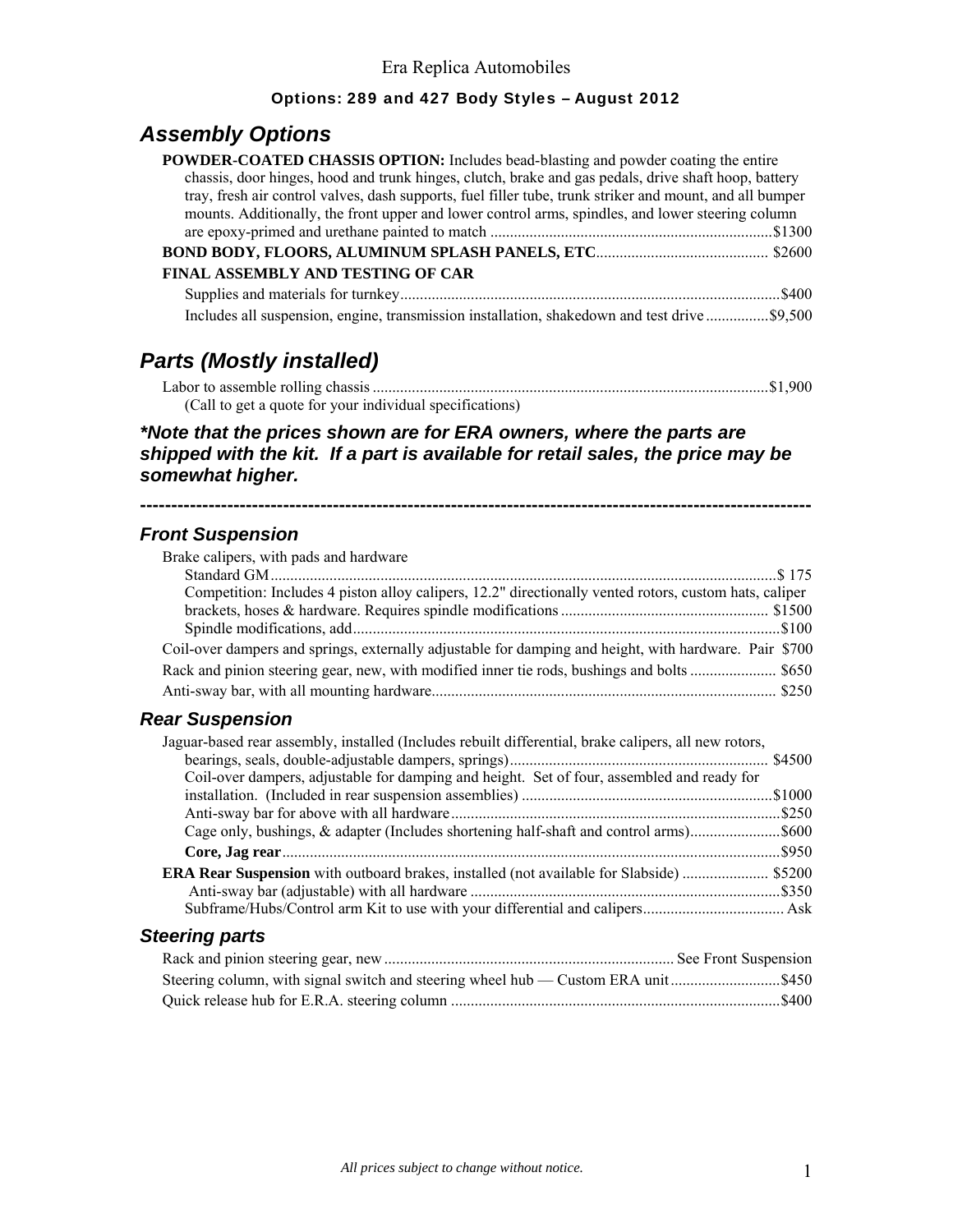### Options: 289 and 427 Body Styles – August 2012

#### *Wheels and related*

| 427-Style 5-pin Aluminum wheels (7.5", 9.5" x 15") with adapters and wing nuts\$ 2500                                   |
|-------------------------------------------------------------------------------------------------------------------------|
| 6-Pin-Hub system. Fits original-style Trigo and Vintage wheels. Kit includes one-piece hubs, pins,                      |
| center caps, front bearings with seals, trued 11" vented rotors, less wheels \$ 3560                                    |
|                                                                                                                         |
| 6-Pin drive wheels and wing nuts, 427 or FIA-style, 6 pin, $(7.5^{\circ}x15^{\circ}, 9.5 \times 15^{\circ} F/R)$ \$1800 |
|                                                                                                                         |
| <b>Wire Wheels</b> (FIA and Slabside)                                                                                   |
| Dayton, 6", 7" and 8" wide, 15" and 16" diam., (with bolt-on adapters and wing nuts)  \$3700                            |
| Dunlop 15" x 6"W, with adapters and necessary machining (Original 289) \$ 4500                                          |
|                                                                                                                         |
|                                                                                                                         |

# *Drivetrain, etc.*

*Note that E.R.A. does not supply engines with any kit. We can recommend reliable builders, but you will deal directly with them for your engine.* 

#### *Engines accessories*

| Air cleaners:                                                                                       |  |
|-----------------------------------------------------------------------------------------------------|--|
|                                                                                                     |  |
|                                                                                                     |  |
|                                                                                                     |  |
|                                                                                                     |  |
|                                                                                                     |  |
|                                                                                                     |  |
|                                                                                                     |  |
|                                                                                                     |  |
|                                                                                                     |  |
|                                                                                                     |  |
|                                                                                                     |  |
|                                                                                                     |  |
| Transmissions, etc.                                                                                 |  |
| Bell housing (Lakewood), Ford Small Block or FE engine, bottom flange trimmed and painted  \$550    |  |
|                                                                                                     |  |
|                                                                                                     |  |
|                                                                                                     |  |
|                                                                                                     |  |
| Tremec TKO 600 transmission - A cost effective choice for big engines. Durable, and has an internal |  |
|                                                                                                     |  |
|                                                                                                     |  |
|                                                                                                     |  |
|                                                                                                     |  |
|                                                                                                     |  |
|                                                                                                     |  |
|                                                                                                     |  |
|                                                                                                     |  |
|                                                                                                     |  |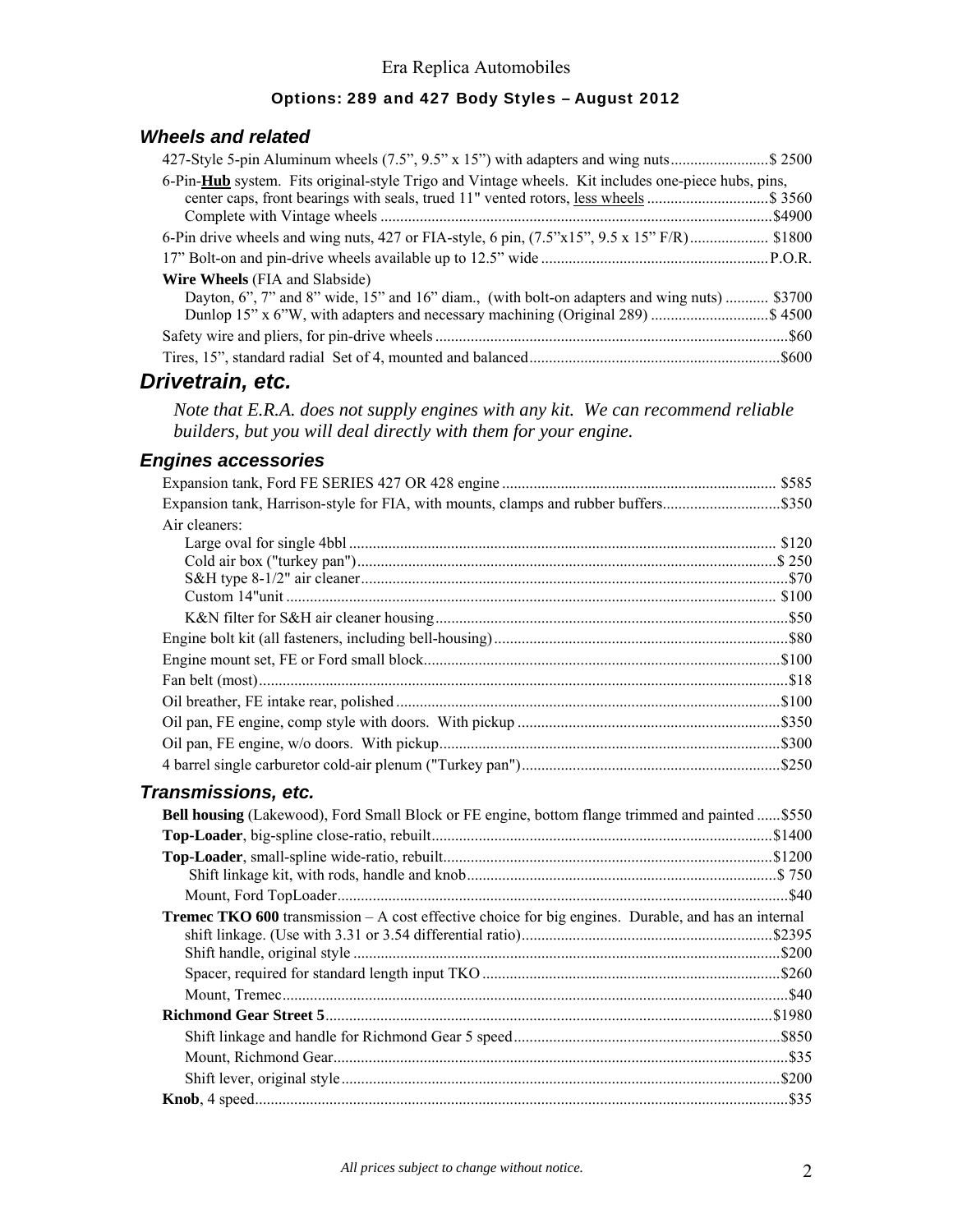### Options: 289 and 427 Body Styles – August 2012

### *Brakes*

| Brakes, front racing, with Wilwood calipers and 12.2" rotor, with caliper adapter and hats, stainless |  |
|-------------------------------------------------------------------------------------------------------|--|
|                                                                                                       |  |
|                                                                                                       |  |
|                                                                                                       |  |
|                                                                                                       |  |
| See the Interior section (page 5) for emergency brake cables.                                         |  |

#### *Clutch*

| Clutch (Weber mostly), with pressure plate, driven disk and throw-out bearing, starting at \$350      |  |
|-------------------------------------------------------------------------------------------------------|--|
|                                                                                                       |  |
|                                                                                                       |  |
|                                                                                                       |  |
|                                                                                                       |  |
|                                                                                                       |  |
| Driveshafts, etc.                                                                                     |  |
|                                                                                                       |  |
|                                                                                                       |  |
|                                                                                                       |  |
|                                                                                                       |  |
|                                                                                                       |  |
|                                                                                                       |  |
|                                                                                                       |  |
| <b>Exhaust System</b>                                                                                 |  |
|                                                                                                       |  |
|                                                                                                       |  |
|                                                                                                       |  |
|                                                                                                       |  |
| 289 Street and FIA                                                                                    |  |
|                                                                                                       |  |
|                                                                                                       |  |
|                                                                                                       |  |
|                                                                                                       |  |
| 427 Model:                                                                                            |  |
| Side-pipe exhaust (FE engine) — Primary pipes, side pipes, brackets and gaskets, in bare steel \$1000 |  |
|                                                                                                       |  |
|                                                                                                       |  |
|                                                                                                       |  |
|                                                                                                       |  |
| Under-car exhaust (exits at rear bumpers), will fit only with Jag-based rear suspension  P.O.R.       |  |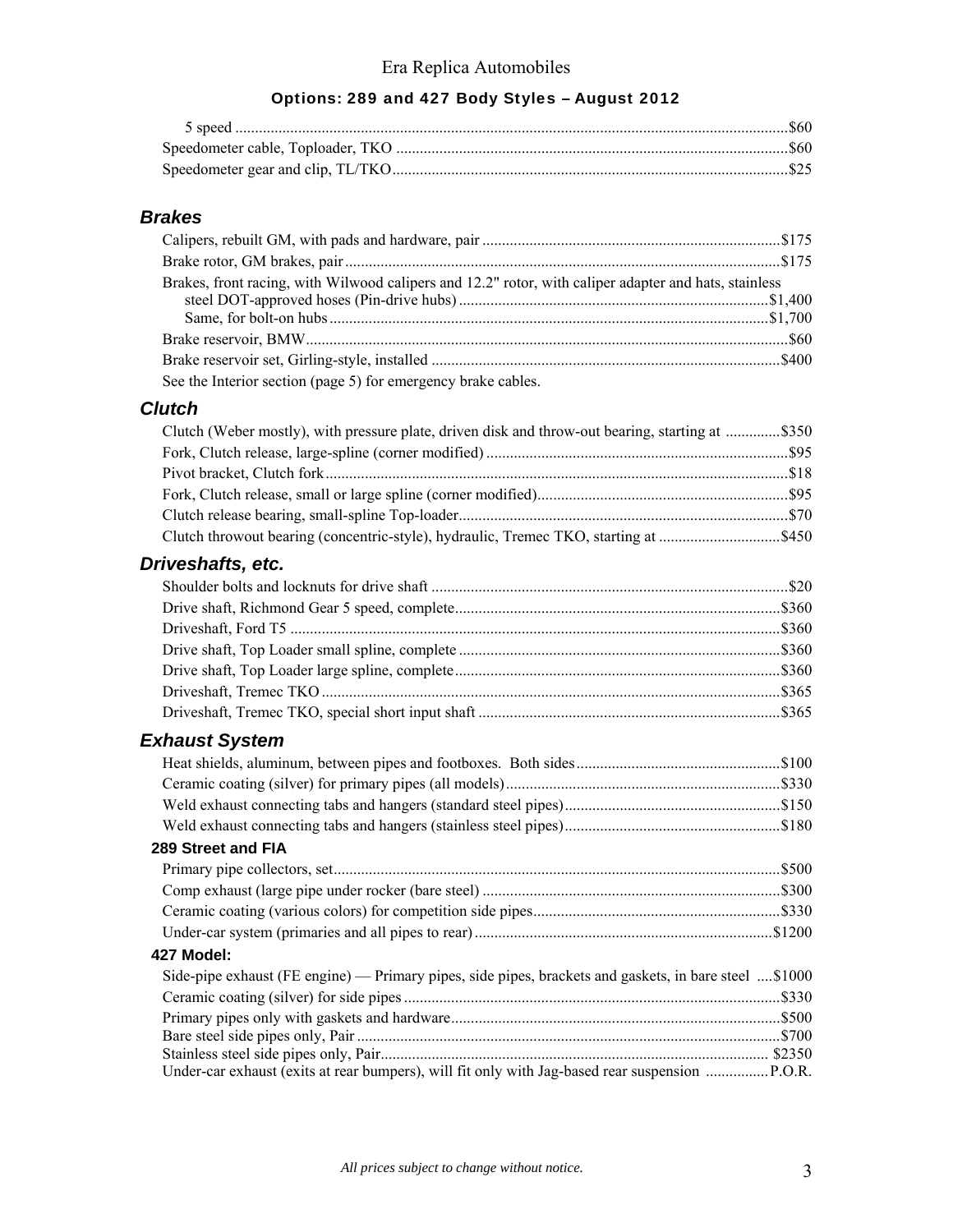# Options: 289 and 427 Body Styles – August 2012

| <b>Fuel system</b>                                                                                            |  |
|---------------------------------------------------------------------------------------------------------------|--|
|                                                                                                               |  |
|                                                                                                               |  |
|                                                                                                               |  |
| Cooling                                                                                                       |  |
|                                                                                                               |  |
| 427: Dual front fans, mounted in front of radiator as original (supplements the rear-mounted fan)\$300        |  |
|                                                                                                               |  |
|                                                                                                               |  |
| Lower radiator hose set, (water pump to connecting tube, con tube to radiator)                                |  |
|                                                                                                               |  |
| Oil cooler<br>427: 4" – Complete assembly, including cooler, hoses, fittings, shroud and block adapter  \$500 |  |
|                                                                                                               |  |
|                                                                                                               |  |
|                                                                                                               |  |
|                                                                                                               |  |
|                                                                                                               |  |
| <b>Body and Trim</b>                                                                                          |  |
|                                                                                                               |  |
|                                                                                                               |  |
|                                                                                                               |  |
|                                                                                                               |  |
| Tail lights, dual round. Used on later street cars (Replace standard rectangular lights) add\$300             |  |
|                                                                                                               |  |
|                                                                                                               |  |
|                                                                                                               |  |
|                                                                                                               |  |
| Car covers, etc.                                                                                              |  |
|                                                                                                               |  |
|                                                                                                               |  |
|                                                                                                               |  |
|                                                                                                               |  |
|                                                                                                               |  |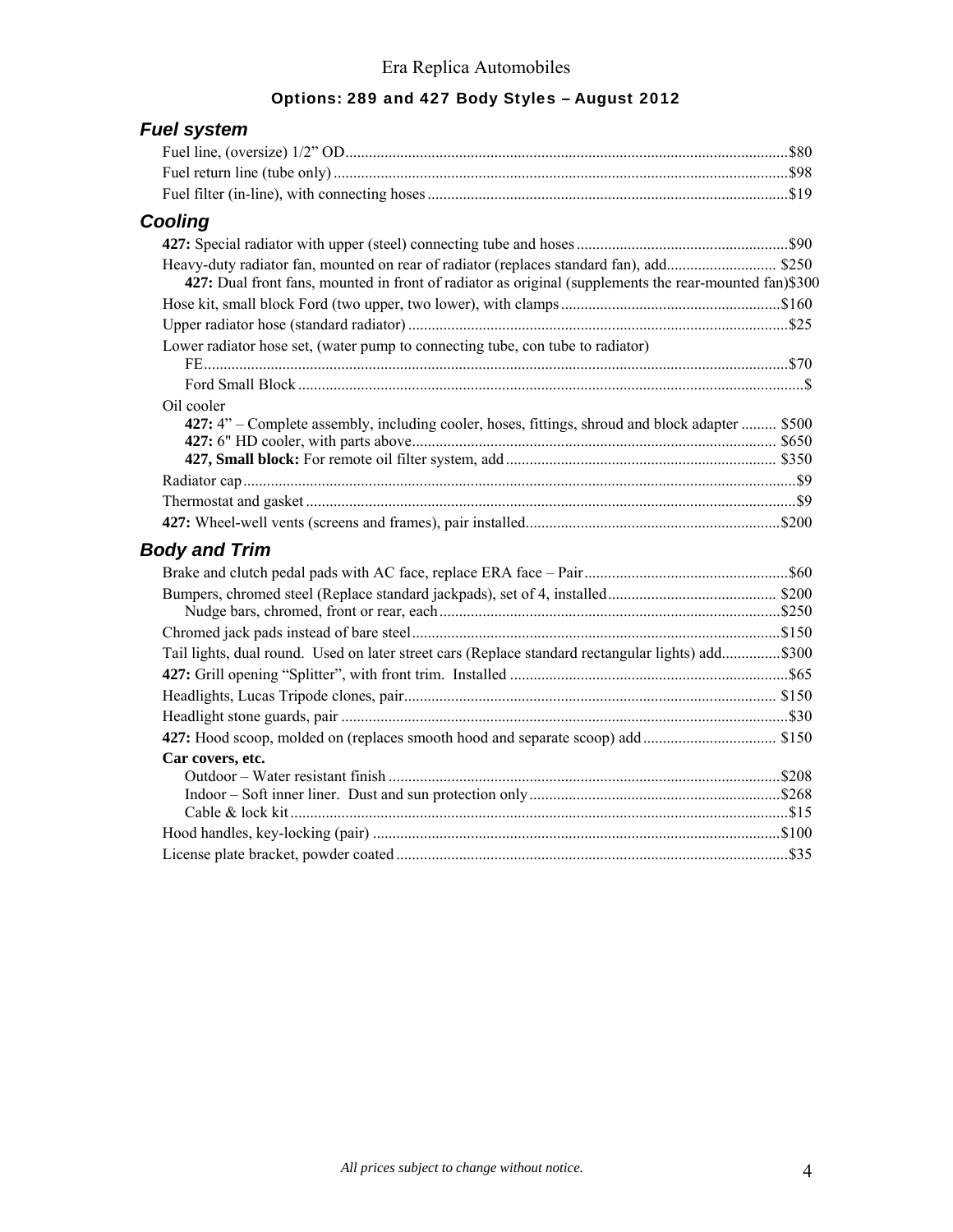### Options: 289 and 427 Body Styles – August 2012

### *Interior Materials and Trim*

| Leather (black) upgrade, including seats, door pockets and emergency brake boot (replaces vinyl). \$600 |  |
|---------------------------------------------------------------------------------------------------------|--|
|                                                                                                         |  |
|                                                                                                         |  |
|                                                                                                         |  |
|                                                                                                         |  |
|                                                                                                         |  |
|                                                                                                         |  |
|                                                                                                         |  |
| Fire extinguisher, engine compartment, with interior cable-pull, installed with two nozzles\$500        |  |
|                                                                                                         |  |
| Steering wheel                                                                                          |  |
|                                                                                                         |  |
|                                                                                                         |  |
| Steering wheel center cap                                                                               |  |
|                                                                                                         |  |
|                                                                                                         |  |
|                                                                                                         |  |
| <b>Dashboard</b>                                                                                        |  |
|                                                                                                         |  |
|                                                                                                         |  |
|                                                                                                         |  |
|                                                                                                         |  |
|                                                                                                         |  |
| Special fluted and marked knobs for wiper and dash light switch, each (replace plain ones) \$30         |  |
|                                                                                                         |  |